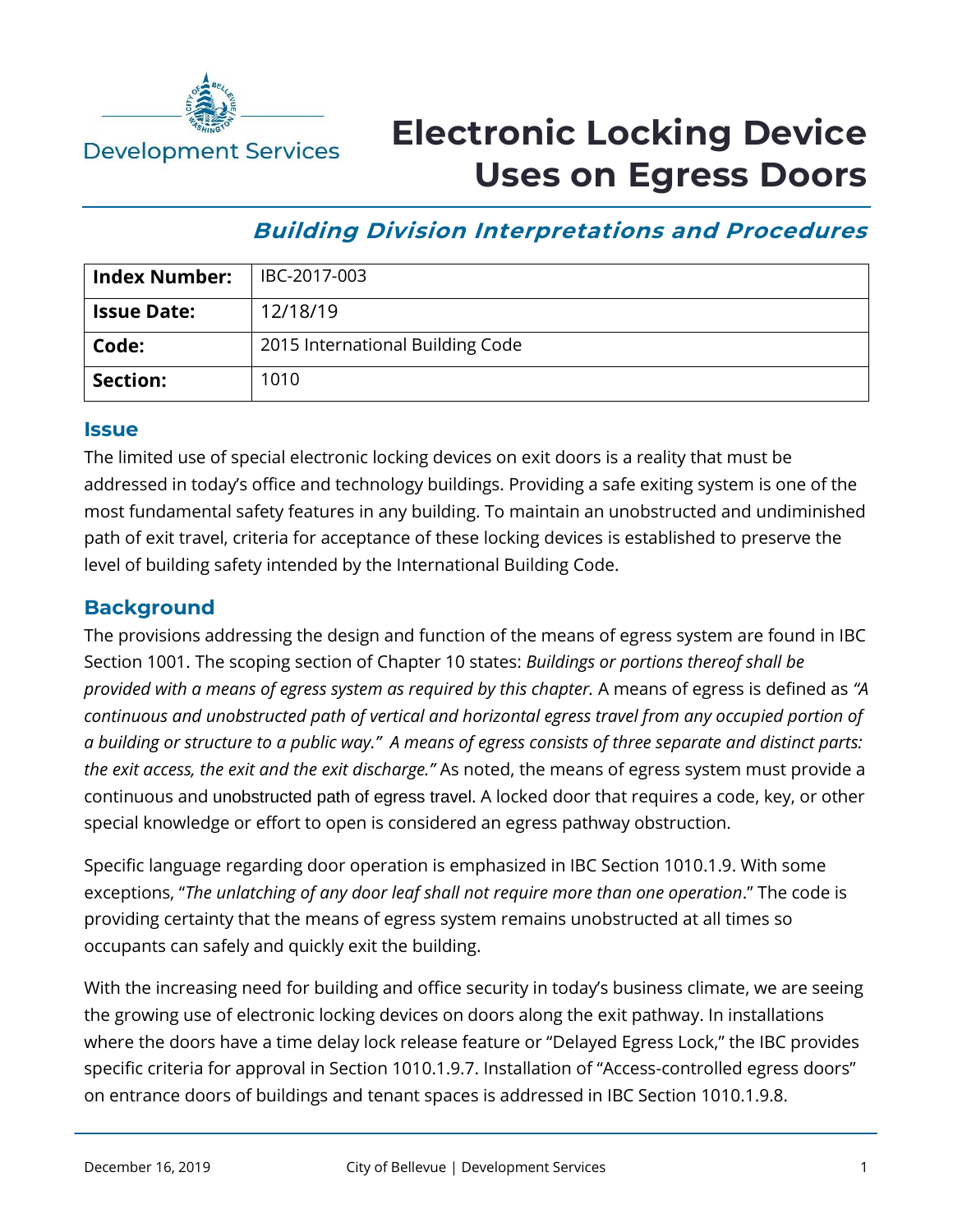Installation of electromagnetically locked egress doors is addressed in IBC Section 1010.1.9.9. The end result of these provisions is very similar to what would occur if regular door locks or latches were installed; the door must always be openable from the egress side without special knowledge or effort when occupants need to exit the building.

#### **City of Bellevue Policy on Security Locks Installed on Group B Occupancy Egress Doors**

There are cases when, in order to maintain adequate security in office buildings, the options to egress the building may be affected. An electronic locking device requiring a card key, code, security clearance or special knowledge, may only be installed within the means of egress path when the installation complies with all of the following:

1. The floor area served by the egress path in which the electronic locking device is installed shall include the elevator lobby and may include other rooms and spaces adjacent to and directly connected to the elevator lobby but shall not exceed an occupant load of 30 or 1000 square feet of total floor area.

Exception: The occupant load may be increased to 75 and the floor area may be increased to 2500 square feet maximum when one exit leads directly from the described floor area into an interior exit stairway per IBC 1023, without passing through any door equipped with a device affecting egress in that direction, including any electronic locking device or any device per IBC 1010.1.9.7, 1010.1.9.8, or 1010.1.9.9.

- 2. The doors shall unlock upon loss of power controlling the lock or lock mechanism (locks shall be fail-safe), and the doors shall remain unlocked until the power supply is restored.
- 3. The door locking system shall have the capability of being deactivated at the fire command center and other approved locations, where a fire command center or other approved locations are provided.
- 4. The building shall be provided with an approved automatic sprinkler system throughout.
- 5. An approved smoke detector shall be installed within the elevator lobby in accordance with the manufacturer's listing instructions and shall initiate a general fire alarm when activated.
- 6. Activation of the building alarm system shall automatically unlock the doors, and the doors shall remain unlocked until the fire alarm system has been reset.
- 7. A building occupant shall not be required to pass through more than one access-controlled egress door lock before entering an approved and unobstructed means of egress. NOTE: Once an occupant has selected one of two possible paths of egress, an unobstructed path back in the exact reverse direction is not intended.
- 8. The doors shall be arranged to unlock from a manual unlocking device on the secured side, located 40 inches to 48 inches (1016 mm to 1219 mm) vertically above the floor and within five